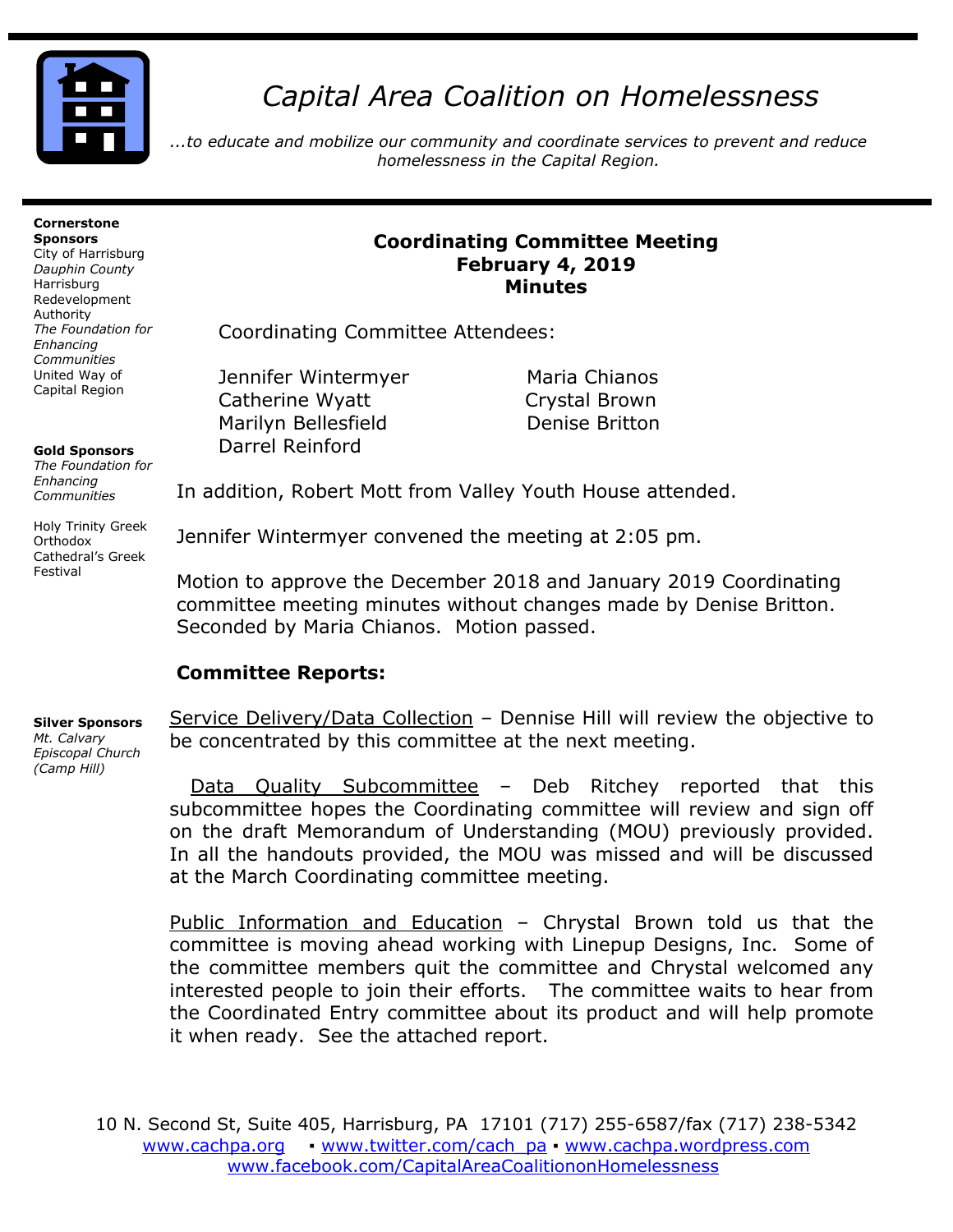Housing – The Coordinating committee wants to know the status of the Landlord Mitigation fund, the criteria for being eligible to access and other protocols. See the attached committee report which covers the committee's continued work on this project. Marilyn Bellesfield didn't understand why Brethren Housing Association's application was rejected for this assistance. The committee asked about the status of the Harrisburg Housing Authority's MulDer Project. Cadie Wyatt said she'd find out and report back.

Community Conversations – Denise Britton reported that the committee continues to review its priorities and focus on its programing: Helping the Helpers, Mental Health Wellness, etc. Please see the attached reports which included 2019 meeting dates. Planning continues on a 2019 Faith Summit with different churches involved.

Homeless Prevention – Maria Chianos told us that the committee will meet before the February 21<sup>st</sup> General membership meeting at Christ Lutheran Church. Jamie Snyder from UPMC Social Work Program is invited to this meeting. Randie Yeager is invited to a future meeting.

Planning and Resource Development – Marilyn Bellesfield said that this committee is reviewing the CACH bylaws to ensure they reflect our structure and are in compliance with HUD requirements.

**2019 Point In Time** – Deborah Ritchey told us that CACH will report the results to HUD by a due date in April. Darrel Reinford and George Payne trained volunteers from the Compassion Network and those volunteers went out. Rob Mott described the efforts of Valley Youth House which included outreach in Northern Dauphin County and several outreach events in the Harrisburg area, including at Strawberry Square. Someone asked about efforts to count homeless people in other rural areas of the county. The response is that we have no efforts in southern Dauphin County. We talked about how to do this. Community Action Commission has an office in Royalton and there is a ministry in Middletown if which both may be avenues to outreach.

**New business –** Jennifer Wintermyer informed us that the attendance policy and compliance at these meetings will be discussed at the March Coordinating committee meeting.

She told us that the Community Action Commission will head up recruitment for job openings with the U.S. Census efforts next year. 430,000 people will be hired as Pennsylvania has a low rate of census completions. She described the census process and reminded us how important census-taking is to representation and programing.

#### Adjourned 2:45 pm. Next Meeting: Monday, March 4, 2019 at the YWCA. Respectfully Submitted, **Deborah Ritchey Project Manager**

10 N. Second St, Suite 405, Harrisburg, PA 17101 (717) 255-6587/fax (717) 238-5342 [www.cachpa.org](http://www.cachpa.org/) • [www.twitter.com/cach\\_pa](http://www.twitter.com/cach_pa) • [www.cachpa.wordpress.com](http://www.cachpa.wordpress.com/) [www.facebook.com/CapitalAreaCoalitiononHomelessness](http://www.facebook.com/CapitalAreaCoalitiononHomelessness)